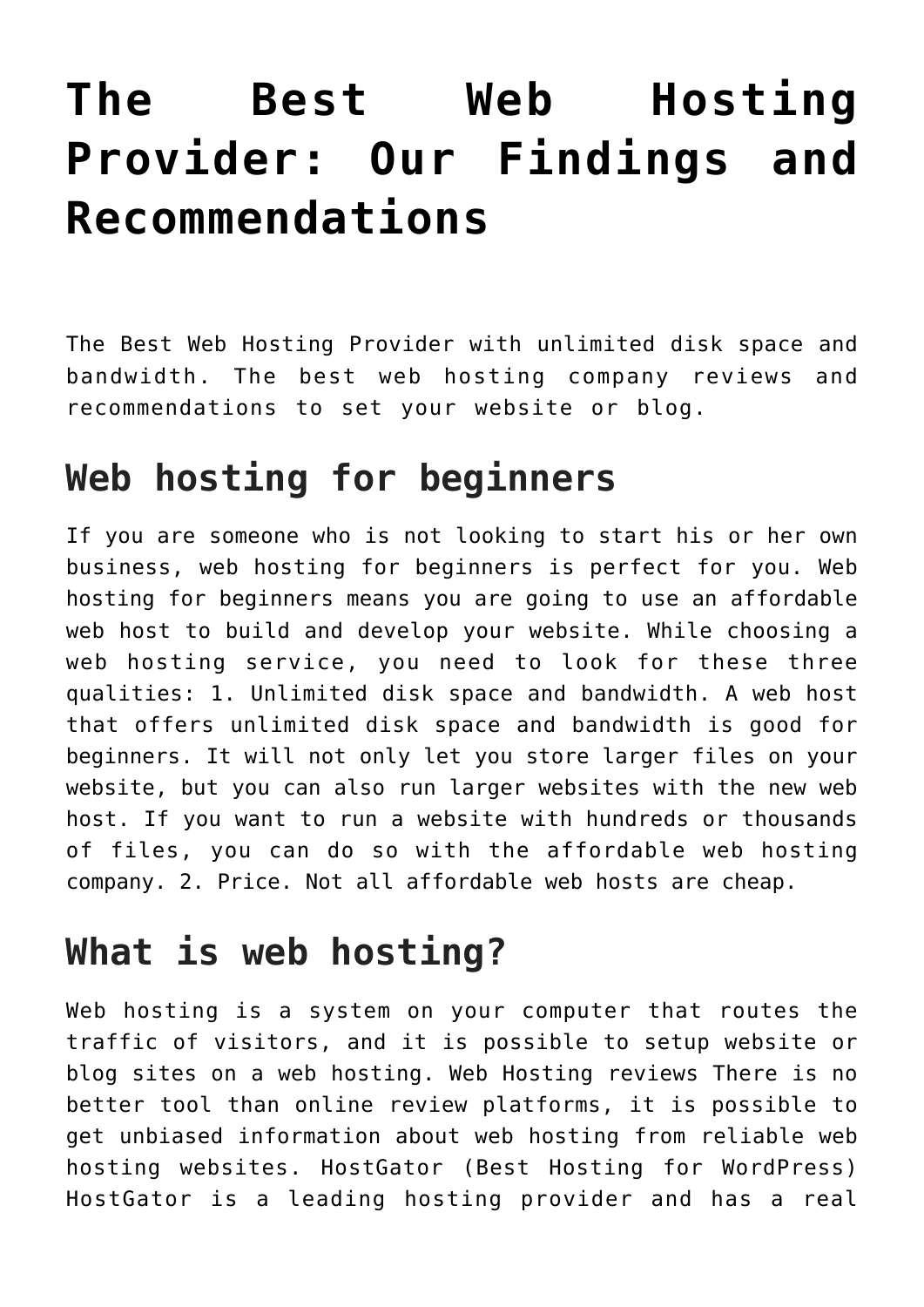commitment to excellent customer service. It is a web hosting company, and has a range of packages and services that enable customers to select their needs. HostGator has everything you need to take your business online, from Shared hosting, Virtual Private Servers (VPS), Dedicated servers and Cloud Hosting.

#### **Why choose a web hosting provider?**

Web Hosting providers offer different amounts of free space and bandwidth depending on what you need your website or blog to do and what your budget is. If you have a very small website or blog, you may want to consider cheap shared web hosting. For low traffic websites and blogs, shared web hosting may be the best option, because the resources of a shared server are shared among multiple clients. For a very large and more high traffic website or blog, you may want to look into managed WordPress hosting, either in a VPS or dedicated server. Both of these options, where the website/blog is hosted by the web hosting provider's internal network, usually offer more resources and protection for your site. The total monthly cost of hosting varies based on the resources you need.

#### **Who are best web hosting providers?**

We are a small, busy news portal. Since most of the tech news are available from many web hosting providers, we don't like to spend a lot of our time in front of our computer. This is why we do the best that our time permits. We always think about how best we can make the best site possible. Yes, even if we spend half an hour reviewing a product on Amazon, we always make it a priority to make our site the best possible. So when it comes to picking a hosting provider, here is our checklist: Easy to manage You want to buy a hosting provider which is a nice setup to manage your website, hosting, and